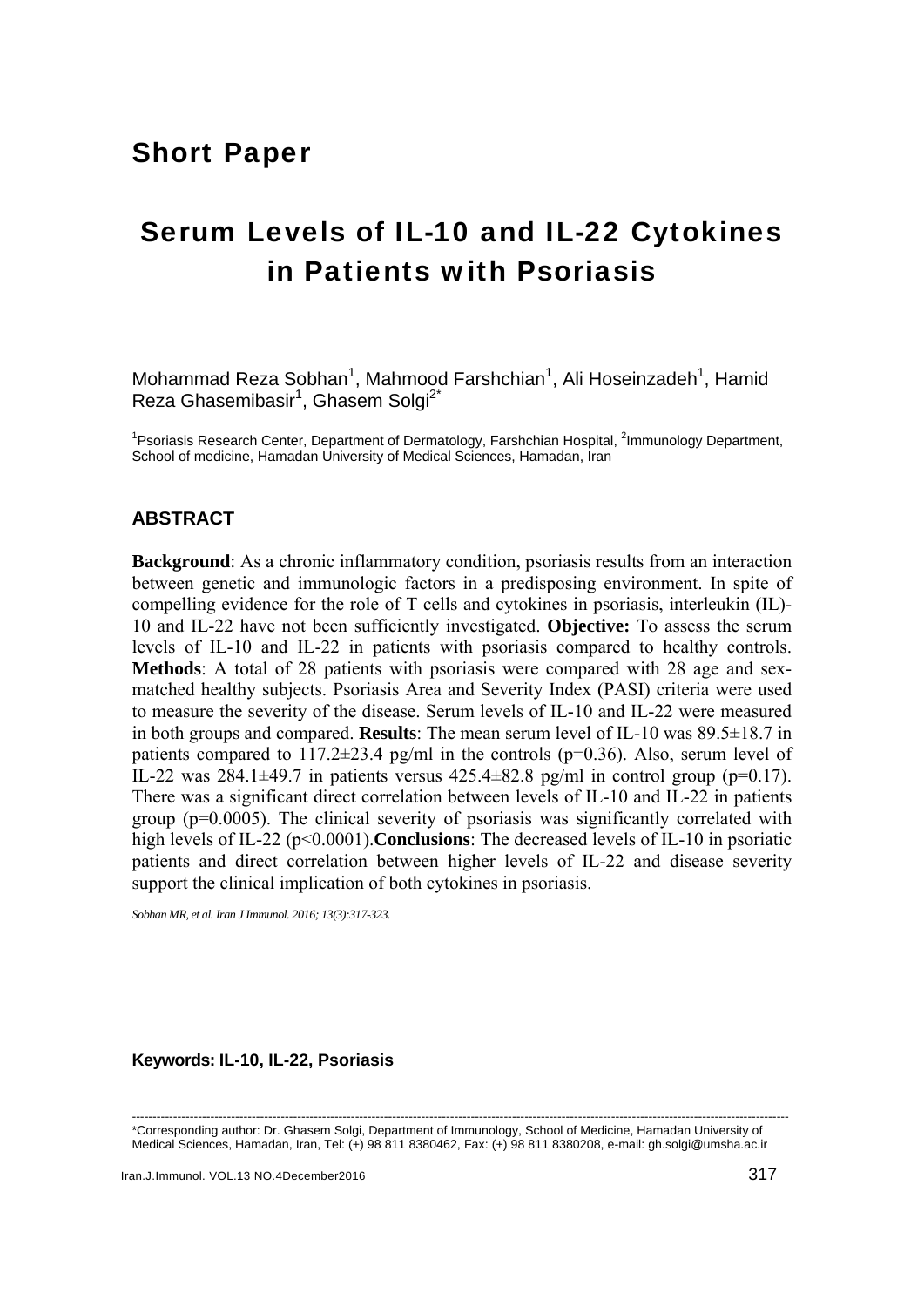#### **INTRODUCTION**

Psoriasis is a common chronic relapsing disease which may present in plaque, reverse, postular, and erythrodermic forms (1). As a chronic inflammatory condition, psoriasis results from an interaction between genetic and immunologic factors in a predisposing environment (2). Increased immune activity has been proposed as the main cause of psoriasis owing to T-cell aggregation in the skin secreting a variety of inflammatory mediators. Accordingly, these cytokines result in excessive skin regeneration which in turn causes thickened plaques, red patches, scaling, itching and burning sensation  $(1,3,4)$ .

Interleukin-10 (IL-10) is a member of cytokine family produced by monocytes, Th2 cells, mast cells and some of non-lymphoid cells such as keratinocytes. IL-10 as a pleotropic cytokine plays a major role in inhibiting macrophage activities, T-cell activation, and termination of inflammatory responses (5-7). Elucidation of the low level expression of IL-10 in psoriasis and given the induction of IL-10 expression by conventional anti-psoriatic therapies, this cytokine appears to have important clinical implications in psoriasis (8,9). Furthermore, IL-10 gene polymorphism and gene expression pattern are potentially relevant with pathophysiology of this immunemediated disease (9).

Another member of IL-10 family is IL-22 which is produced by several sub-populations of lymphocytes particularly Th17, Th1 and Th22 cells. Recent studies have shown increased expression of IL-22 in psoriatic lesions and raised serum levels in these patients compared to healthy subjects (10,11). Due to increasing interest in IL-10 and IL-22 for diagnosis and treatment purposes of psoriasis, our study aimed to measure serum levels of these two cytokines in psoriasis patients and compare it with healthy control subjects.

# **MATERIALS AND METHODS**

A case-control study was carried out in a University Hospital in Hamedan, Iran enrolling 28 psoriasis patients, 21 males (75.0%) and 7 females (25.0%), attending the dermatology clinic of the hospital between August 2012 and May 2013. Inclusion criteria were diagnosis of psoriasis according to a reliable history findings and physical examination and giving an informed consent approved by our institutional ethics committee to enter this study. Patients with concomitant chronic, inflammatory and autoimmune diseases were excluded from the study. The patients with the history of drug withdrawal for at least 3 months were recruited in this study. A total of 28 age- and sex-matched healthy subjects with no history of chronic, inflammatory or autoimmune diseases were included as control group. Progression or remission of the disease was determined according to the Psoriasis Area and Severity Index (PASI). This index combines the assessment of the severity of lesions as estimated by three clinical signs (Erythema, Induration and desquamation) and the area affected (Head, Arms, Trunk and legs) into a single score ranged from 0.0 to 72.0 so that, patients with PASI <7.5 were diagnosed as mild form,  $PASI = 7.5-12.5$  as moderate and  $PASI > 12.5$  as severe form of disease (12).

**Cytokines Measurement.**Serum samples were collected form psoriatic patients before starting the drug treatment and from control subjects and were kept in -20 ºC until tested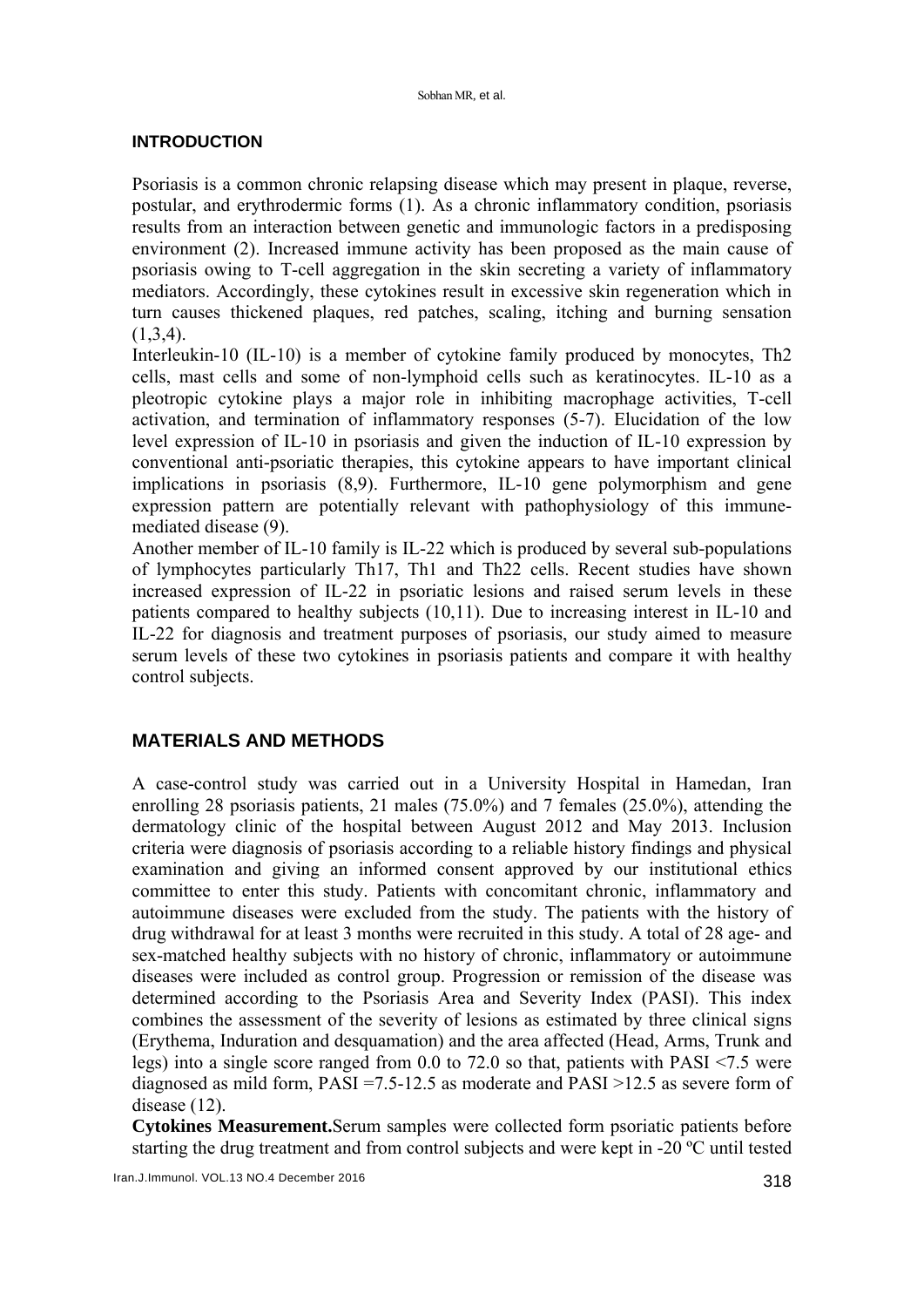for cytokine levels. The commercial ELISA kits were used to determine the serum levels of IL-10 (eBioscience, Germany) and IL-22 (eBioscience, Germany) according to the manufacture's protocol.

**Statistical Analyses.** Data analysis was performed using SPSS for windows (Version 19, Chicago Inc, US). Student *t*-test and Mann-Whitney U test were used for quantitative variables and Chi-square test or Fisher's exact test were used for categorical variables. Spearman rank correlation coefficient was applied for correlation analyses. The probability values less than 0.05 was considered as statistically significant.

### **RESULTS AND DISCUSSION**

A total of 56 subjects were enrolled in this study and compared in two equal patients  $(N=28)$  and control  $(N=28)$  groups. The mean age of patients group was  $46.7\pm17.4$ years versus 44.5±16.8 years in the controls. There was no significant difference between the two groups in terms of age and gender proportions. The average PASI score of severity and duration of disease were  $10.02\pm7.8$  and  $8.6\pm12.9$  years, respectively. According to the PASI scores, 13 (46.4%) cases had mild form of psoriasis (PASI<7.5), 7 (25.0%) cases had moderate form (PASI=7.5-12.5) and 8 (28.6%) cases had severe form of the disease (PASI>12.5). Distribution of the clinical forms of psoriasis were as follows; 24 (85.7%) cases with plaque psoriasis, 1 (3.6%) with gutate psoriasis and 3 (10.7%) cases with mixed form (Plaque and gutate, Plaque and pustular and gutate and pustular).

The mean serum levels of IL-10 were 89.4±18.68 pg/ml in psoriasis patients and  $117.2\pm23.4$  pg/ml in control group (p=0.36, Figure 1).



**Figure 1.** Comparison of the cytokines levels between patients and control groups. t: test, c: control.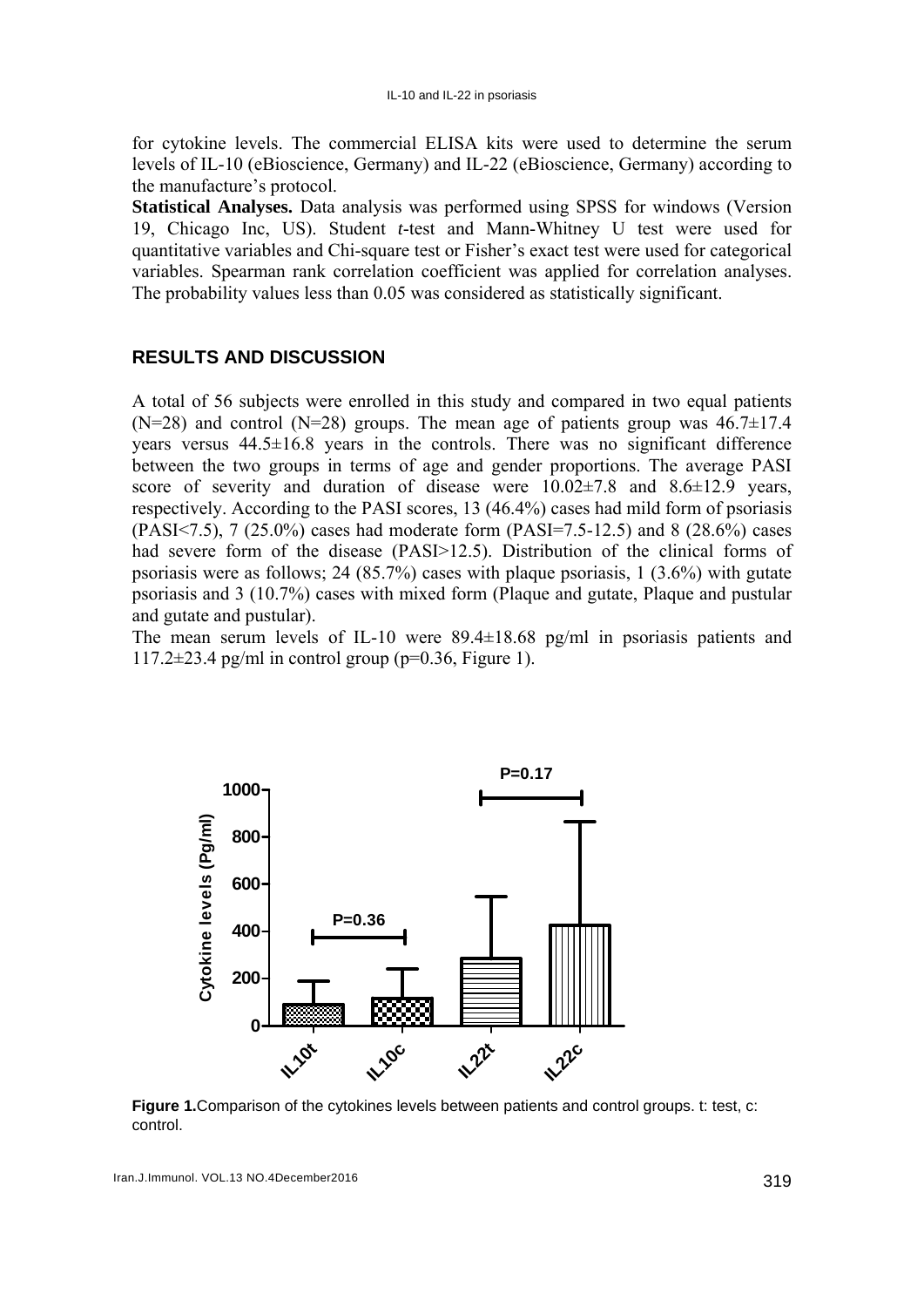Also, the mean levels of IL-22 were 284.1±49.7 pg/ml in psoriasis patients versus 425.4±82.8 pg/ml in healthy controls (p=0.17, Figure 1). Spearman rank correlation analyses showed a significant direct correlation between the levels of both cytokines in psoriatic patients ( $r=0.66$ ,  $P=0.0005$ , Figure 2).



**Figure 2.**Pearson correlation between IL-10 and IL-22 levels in patients group. A significant direct correlation between the decreased levels of both cytokines in psoriatic patients has been shown.

The clinical severity of psoriasis was significantly correlated with increased levels of IL-22 in that group of patients with severe form of disease  $(r=1.00, p<0.0001)$ . However, the mean levels of IL-10 and IL-22 cytokines were not statistically different between three groups of the patients in terms of the severity of disease (Table 1).

|  |                                                                             | Table 1: Comparison of the serum cytokines concentrations between the three |
|--|-----------------------------------------------------------------------------|-----------------------------------------------------------------------------|
|  | groups of the patients with mild, moderate and severe forms of the disease. |                                                                             |

| <b>Form of disease</b> | IL-22 Conc $\frac{pg}{ml}$ | IL-10 Conc $\frac{pg}{ml}$ |
|------------------------|----------------------------|----------------------------|
| Severe $(n=8)$         | $276.3 \pm 1.6$            | $73.1 \pm 17.3$            |
| Moderate $(n=7)$       | $255.5 \pm 1.1$            | $76.5 \pm 16.8$            |
| Mild $(n=13)$          | $253.2 \pm 1.4$            | $82.3 \pm 16.1$            |
| P Value                | 0.63                       | 0.58                       |

All data presented as Mean ± SEM.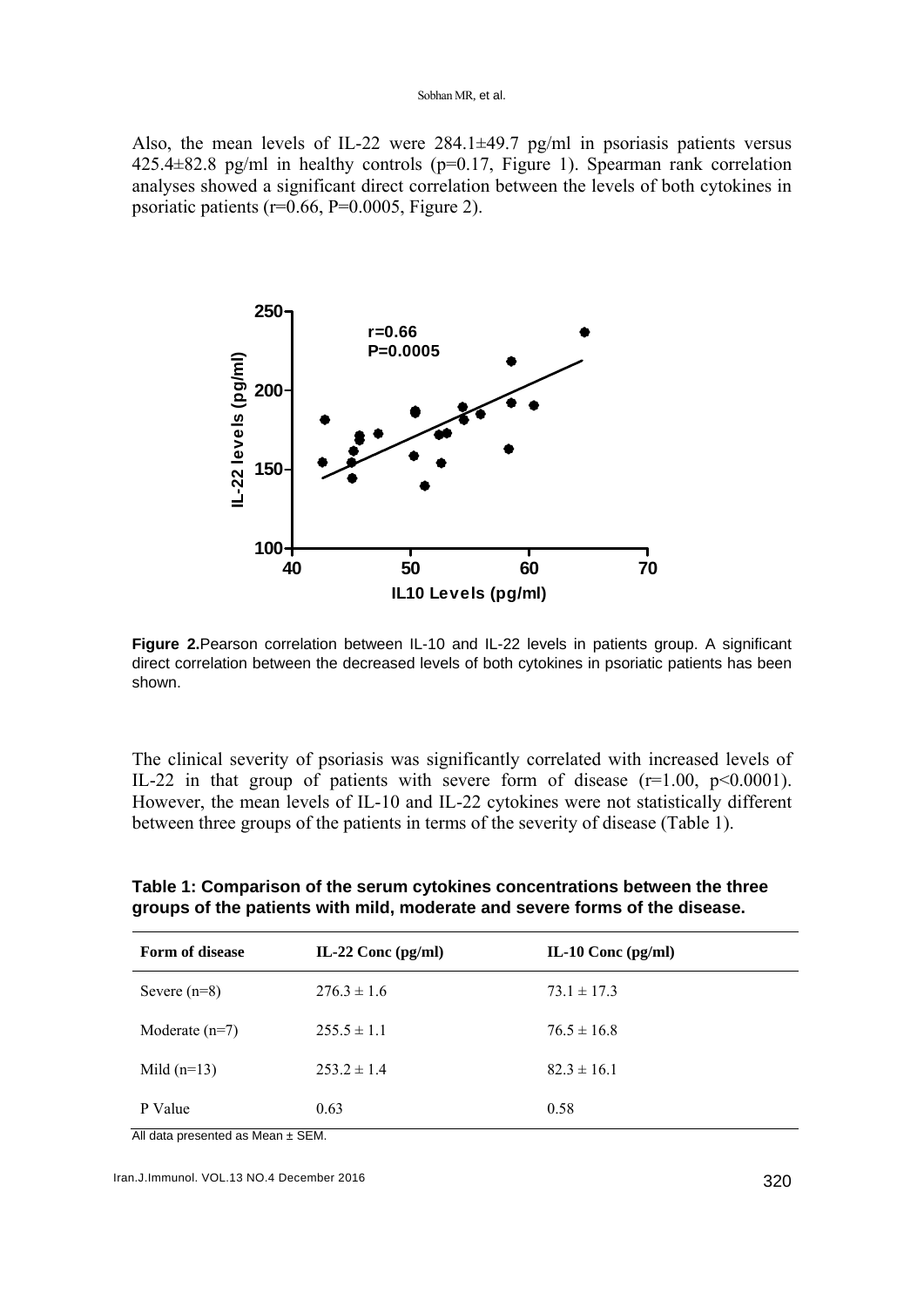Several studies have documented the effective role of IL-10 in resolution of acute stage of psoriasis and prevention of its recurrence. Hence, administration of IL-10 has been proposed as an effective antipsoriatic treatment. IL-22 is another member of IL-10 family which has an important role in regulation of keratinocyte proliferation and migration, inhibition of kertainocyte differentiation, and induction of pro-inflammatory cytokines as well as chemokines leading to skin thickening (13).

Regarding to the role of IL-10 in psoriasis, few studies demonstrated a significant decreased serum level of IL-10 in psoriatic patients in comparison to healthy controls (14,15). Varghese *et al.,* showed lower but insignificant level of IL-10 in psoriatic patients than controls (16). In line with these findings, we observed low serum levels of IL-10 in our patients group compared to healthy controls although, it was not statistically significant probably due to the small number of patients in the current study. In contrast to our results and other previous reports, Borska *et al*., and Roussaki-Schulze*et al.*, depicted an increased level of IL-10 in psoriatic patients versus healthy controls. They speculated that this unexpected increase in IL-10 level could be due to therapeutic intervention and counterbalance interaction between pro- and antiinflammatory cytokines during inflammatory responses (17,18). Altogether, because of the limited number of related studies on psoriasis and reported inconsistent results, further investigations are needed to explore the clinical relevance of regulatory cytokine IL-10 particularly with regard to its therapeutic implications in psoriatic patients. However, genetic polymorphism of IL-10, which may affect the expression of this antipsoriatic cytokines, is another important subject that must be considered for discussing the serum levels of IL-10 in relation to its potentially protective influence in psoriasis. Due to the lack of genetic data in our study, the results should be interpreted cautiously.

Exploring the role of IL-22 in the immunopathogenesis of psoriasis in recent years has revealed that IL-22 could be considered as an essential player in the inflammatory process of psoriasis (19,20). Recent studies on pathogenesis of psoriasis in relation to IL-22, demonstrated an increased level of this cytokine and its direct correlation with severity of disease in psoriatic patients which is indicative for critical role of IL-22 in development of psoriatic lesion. Similar results were also reported by Michalak-Stoma *et al.* suggesting the importance of early assessment of serum biomarkers in psoriatic patients to prevent severe progression of the disease (13). Accordingly, this molecule could be another target for immunotherapeutic intervention in order to control inflammatory response in psoriasis as an autoimmune inflammatory disease (11,21). Although, based on preclinical and few clinical investigations, this cytokine with pleiotropic function has dual pro- and anti-inflammatory nature and hence, therapeutic potential of this molecule is still under debate (22).

In contrast to previous reports (10,11,13), we observed a decreased but insignificant level of IL-22 in psoriatic patients versus healthy controls. Notably, only 8 cases with severe form of disease showed a significant higher level of IL-22 which is in line with above mentioned studies. More recently, an *in vitro* study by Kouris *et al*. (23) showed the increased levels of TNF- $\alpha$  and IL-17 but no change in IL-22 concentrations in the supernatant of stimulated peripheral blood mononuclear cells (PBMCs) from psoriatic patients compared to healthy controls. These discrepancies could stem from the methodological differences such as sampling conditions, therapeutic interventions, various clinical forms of the disease, and other unknown factors between the studies as well as the low number of patients in the current report. Given the emerging role of IL-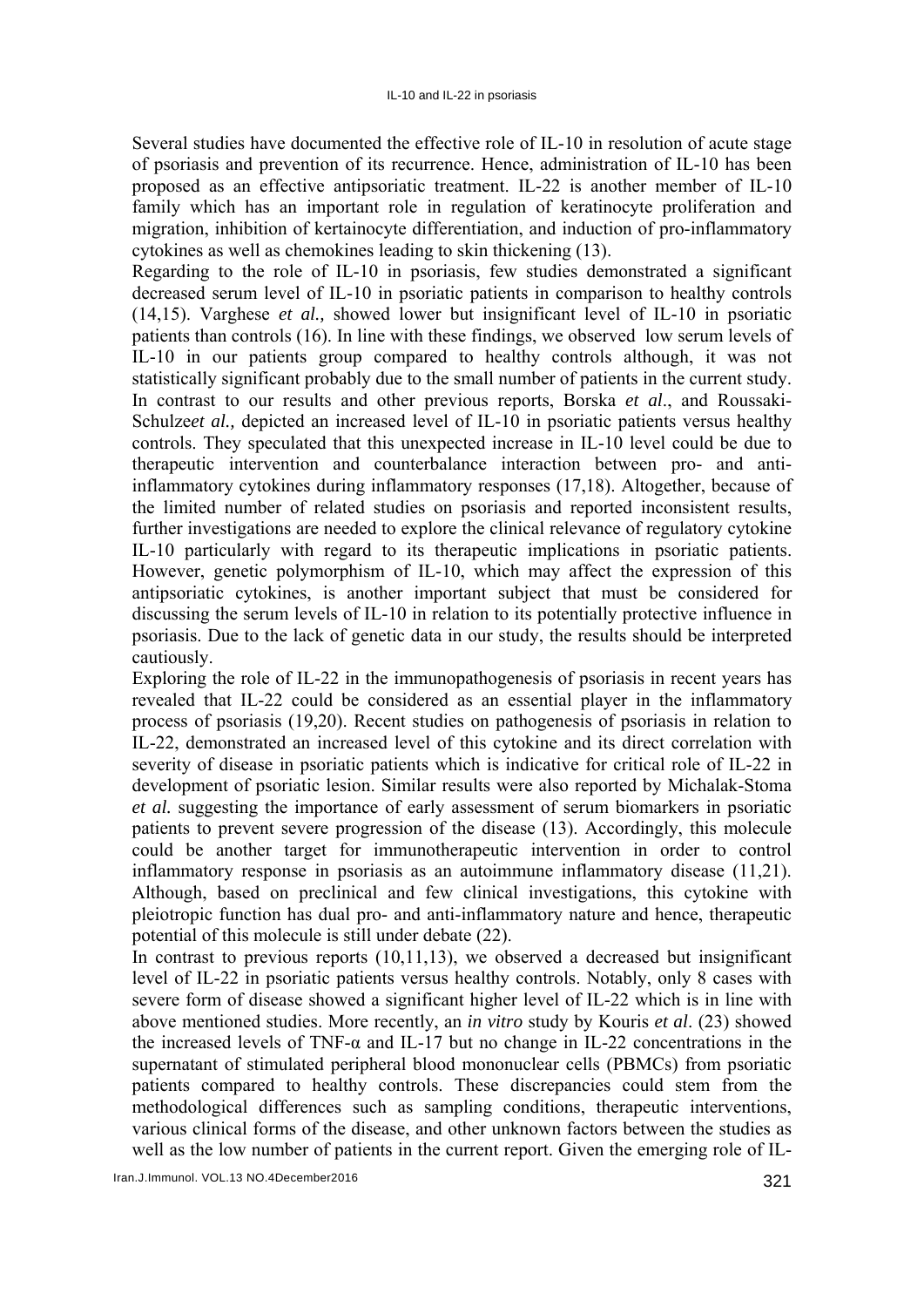22 in autoimmune disease, drawing a clear conclusion for the role of this cytokine in psoriasis by analyzing the limited number of studies seems to be overlooked. Hence, our results should be interpreted with caution and definitely further investigations required to confirm the possibly protective or harmful effects of IL-22 in pathogenesis of psoriasis. Furthermore, local expression analysis of this cytokine along with other proinflammatory cytokines inside the psoriatic lesions (e. g. mRNA expression quantification or immunohistochemistry analyses) would be more comprehensive to explain the contribution of these cytokines in immunopathogenesis of psoriasis. In this context, previous reports have clearly showed an association between local mRNA expression of IL-22 and high serum levels of this cytokine in psoriasis patients (11). Elucidation of direct correlation between decreased levels of IL-10 as an antiinflammatory cytokine and decreased levels of IL-22 as a pro-inflammatory cytokine could be indicative of complex pathophysiology of psoriasis. Although, variations in genetic factors that regulate the mRNA expression levels or protein expression for both cytokines which have not been tested in the current study as well as history of earlier therapeutic interventions could be the plausible explanations for these results and definitely needs to be confirmed by further well-designed investigations in psoriasis patients. In this regard, better understanding of the function and interaction of both cytokines particularly IL-22 in the context of cytokine network during chronic inflammatory conditions like psoriasis would certainly be helpful in treatment of autoimmune diseases.

#### **ACKNOWLEDGEMENTS**

Authors are expressing their gratitude and respect to all the patients who volunteered to participate in this study. We also appreciate all attending professors, residents and staffs in Farshchian Hospital of Hamedan University for their kind contribution in this project. This study was funded by Research Deputy of Hamadan University of Medical Sciences (Grant No: 1843).

# **REFERENCES**

- 1. James W, Berger T, Elston D. Andrew's diseases of the skin clinical dermatology, 10th edition. Philadelphia: WB Saunders; 2008. P.193-199.
- 2. Gulliver W. Long-term prognosis in patients with psoriasis. Br J Dermatol 2008; 159:2-9.
- 3. Burns T, Brithnach S, Cox N, Grifiths C. Rook's textbook of dermatology, 7th edition. Missouri: Mosby; 2008. P.183-208.
- 4. Menter A, Gottlieb A, Feldman SR, Van Voorhees AS, Leonardi CL, Gordon KB, et al. Guidelines of care for the management of psoriasis and psoriatic arthritis: Section 1. Overview of psoriasis and guidelines of care for the treatment of psoriasis with biologics. J Am AcadDermatol. 2008; 58:826- 850.
- 5. Asadullah K, Sabat R, Wiese A, Döcke WD, Volk HD, Sterry W. Interleukin-10 in cutaneous disorders: implications for its pathophysiological importance and therapeutic use. Arch Dermatol Res. 1999; 291:628-36.
- 6. Weiss E, Mamelak AJ, La Morgia S, Wang B, Feliciani C, Tulli A, et al. The role of interleukin 10 in the pathogenesis and potential treatment of skin diseases. J Am Acad Dermatol. 2004; 50:657- 75.
- 7. Glowacka E, Lewkowicz P, Rotsztejn H, Zalewska A. IL-8, IL-12 and IL-10 cytokines generation by neutrophils, fibroblasts and neutrophils- fibroblasts interaction in psoriasis. Adv Med Sci. 2010; 55:254-60.